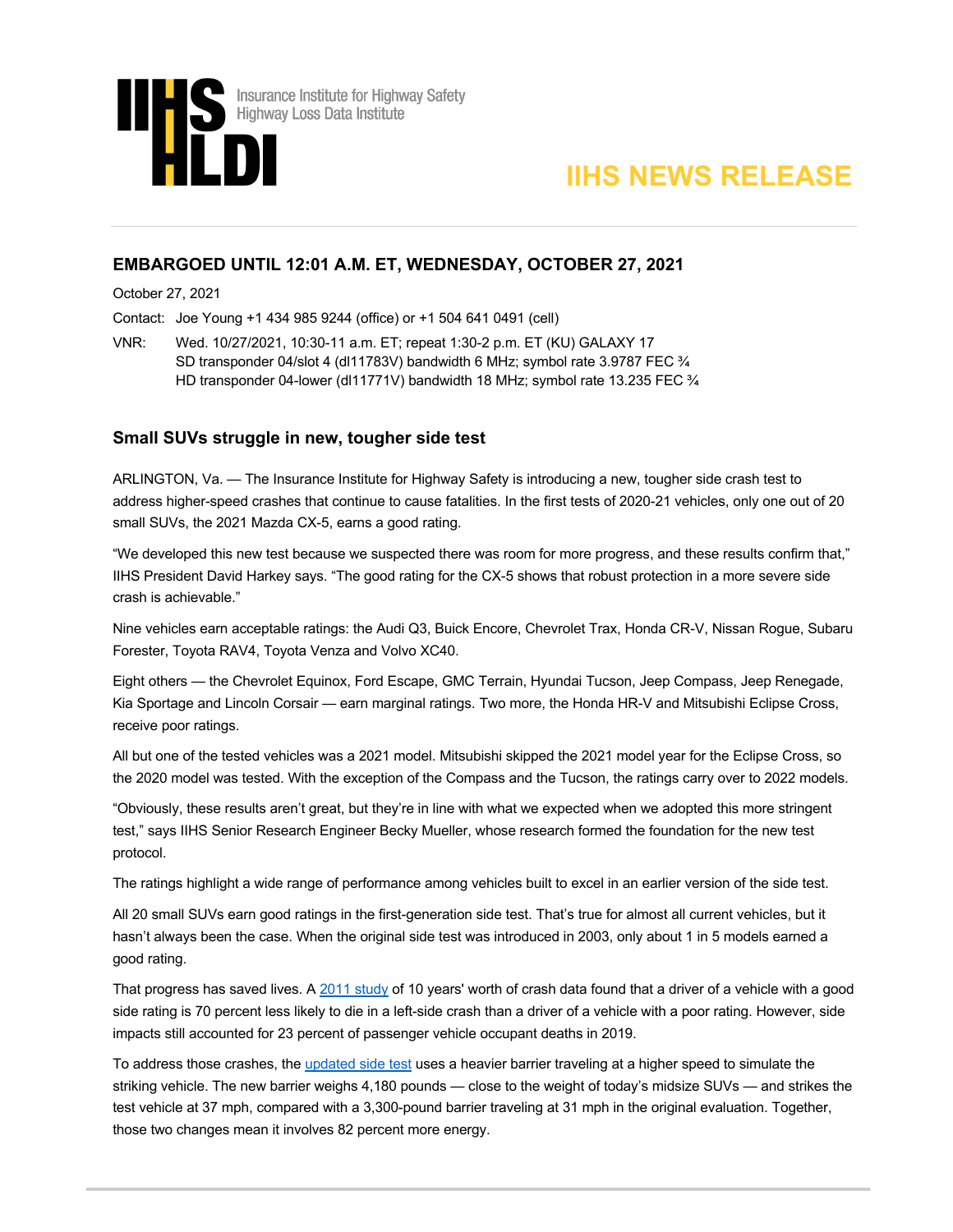The honeycomb striking surface of the new barrier also has a different design that acts more like a real SUV or pickup when it hits another vehicle.

Like the original test, the updated side rating is based on how well the occupant compartment structure holds its shape during the crash, injury measures collected from dummies positioned in the driver seat and the rear seat behind the driver, and a supplemental measure of how well the airbags protect the heads of the two dummies. The SID-IIs dummy used in both seating positions represents a small woman or 12-year-old child.

The new test reveals wide discrepancies in the degree of protection these small SUVs provide for the pelvis and the chest. Only five vehicles earn good or acceptable scores across the board for these injury measures.

A likely explanation is that the new striking barrier bends around the B-pillar between the driver and rear passenger doors. Mueller observed the same tendency by the fronts of SUVs and pickups during vehicle-to-vehicle research tests. As a result of this behavior, depressions are formed in the front and rear doors of the struck vehicle and the occupant space can be compromised even if the B-pillar can withstand the higher-speed impact. To adapt, manufacturers will probably need to strengthen the horizontal door beams to reduce that intrusion and adjust their torso- and pelvisprotecting airbags to provide more coverage and cushioning.

In real-world side crashes, stronger structures are linked to higher survival rates. While all 20 small SUVs received good scores for their structures in the original test, only eight earn good ratings for structural integrity in the new, higherenergy evaluation. The B-pillar of the worst performer by this metric, the HR-V, began to tear away from the frame, allowing the side of the vehicle to crush inward almost to the center of the driver seat.

The vehicles that earned marginal or poor overall ratings in the new test generally struggled with both structural issues and high chest and pelvis injury measurements from both dummies. The HR-V's weak B-pillar contributed to elevated dummy injury measures, for example. Similarly, a combination of structural weakness and inadequate seat-mounted torso-protecting airbags made the Eclipse Cross the only vehicle to earn a poor rating for driver chest protection.

The Equinox and its twin, the Terrain, were exceptions among the poor and marginal performers. The tested vehicle, an Equinox, demonstrated a strong structure, but only managed a marginal rating overall due to inadequate head protection and elevated head injury risk for the rear passenger and elevated chest injury measures for the driver.

Rather than similar flaws, there were many different reasons why the nine acceptable-rated vehicles fell short of a good rating: a marginal driver chest injury for the Encore, inadequate head-protecting airbags for the Rogue, heightened injury measures for the driver's pelvis for the RAV4, and so forth.

"There's no single reason why so many side crashes still result in fatalities, but these results provide a roadmap for specific improvements that can save lives," Mueller says.

The faster manufacturers can make such improvements the better. However, for now the ratings for the original and updated tests will be published together for all evaluated vehicles, and a good rating in the original side test will remain the requirement for *TOP SAFETY PICK* and *TOP SAFETY PICK*+ until the award criteria are updated in 2023. At that point, the new, more stringent side test will replace the original one.

### **See next page for vehicle ratings.**

#### **For more information, go to iihs.org**

The Insurance Institute for Highway Safety (IIHS) is an independent, nonprofit scientific and educational organization dedicated to reducing deaths, injuries and property damage from motor vehicle crashes through research and evaluation and through education of consumers, policymakers and safety professionals. IIHS is wholly supported by auto insurers.